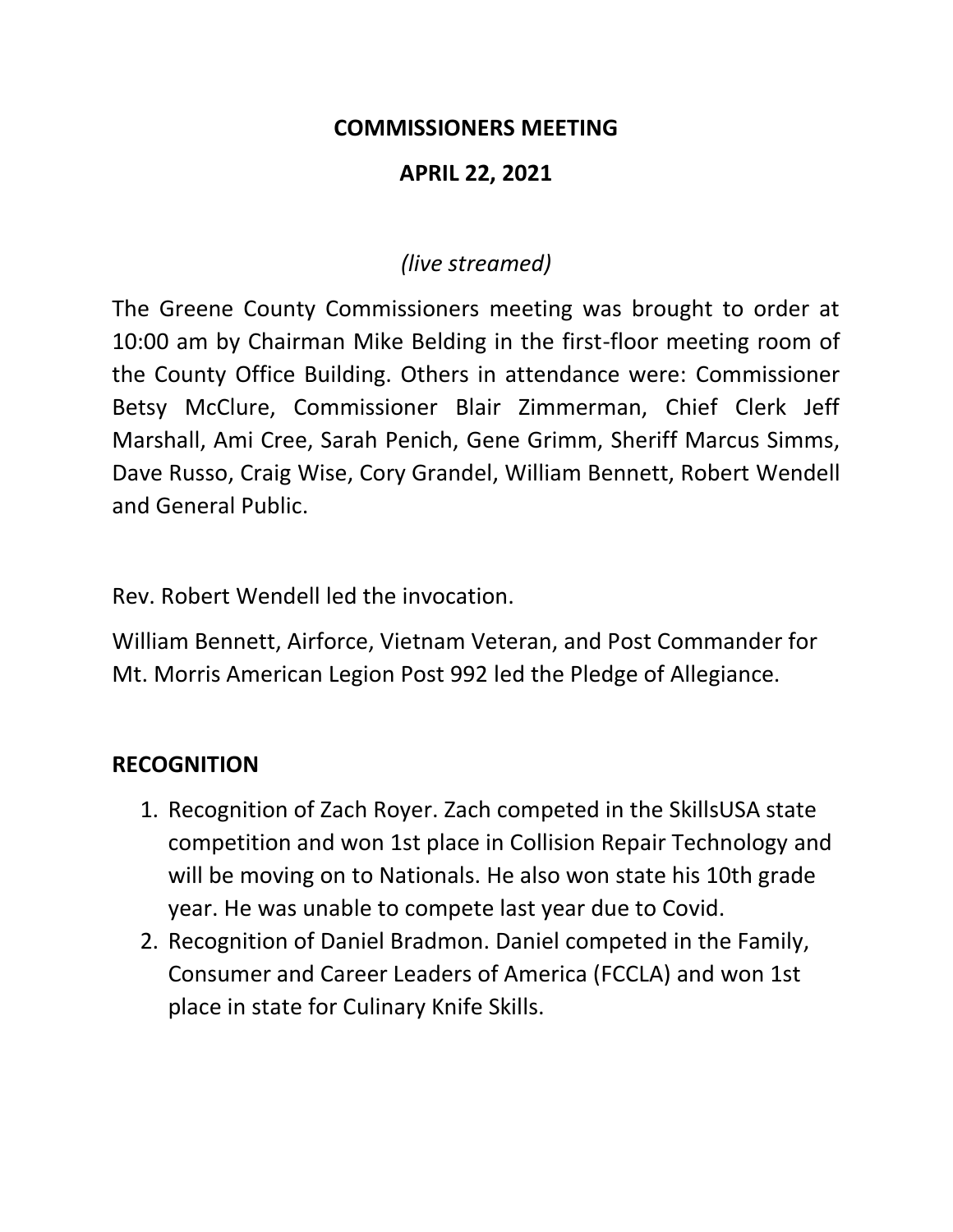**MINUTES -** Commissioner Betsy McClure made the motion and Commissioner Blair Zimmerman the second to approve the minutes from the previous meeting. Vote unanimous.

## **PROCLAMATION**

- 1. Commissioner Betsy McClure made the motion and Commissioner Blair Zimmerman the second to approve the Proclamation for Older Americans Month. Vote unanimous.
- 2. Commissioner Betsy McClure made the motion and Commissioner Blair Zimmerman the second to approve the Proclamation for Sexual Assault Awareness Month. Vote unanimous.

## **FINANCE AND ADMINISTRATION**

- 1. Commissioner Betsy McClure made the motion and Commissioner Blair Zimmerman the second to approve the Lease between the County of Greene and Greene ARC for Commercial Building Space for the Drop-in Center. Cost is \$1,600/month. Vote unanimous.
- 2. Commissioner Betsy McClure made the motion and Commissioner Blair Zimmerman the second to approve the Lease between the County of Greene and Greene ARC for Commercial Building Space for Psych rehab. Cost is \$500/month. Vote unanimous.
- 3. Commissioner Betsy McClure made the motion and Commissioner Blair Zimmerman the second to approve to adopt the Remington & Vernick Engineers Mon View Pool and Trial Project Proposal. Cost of services \$4,500. Effective 4-8-2021. Using Act 13 Funds. Vote unanimous.
- 4. Commissioner Betsy McClure made the motion and Commissioner Blair Zimmerman the second to approve the Resolution between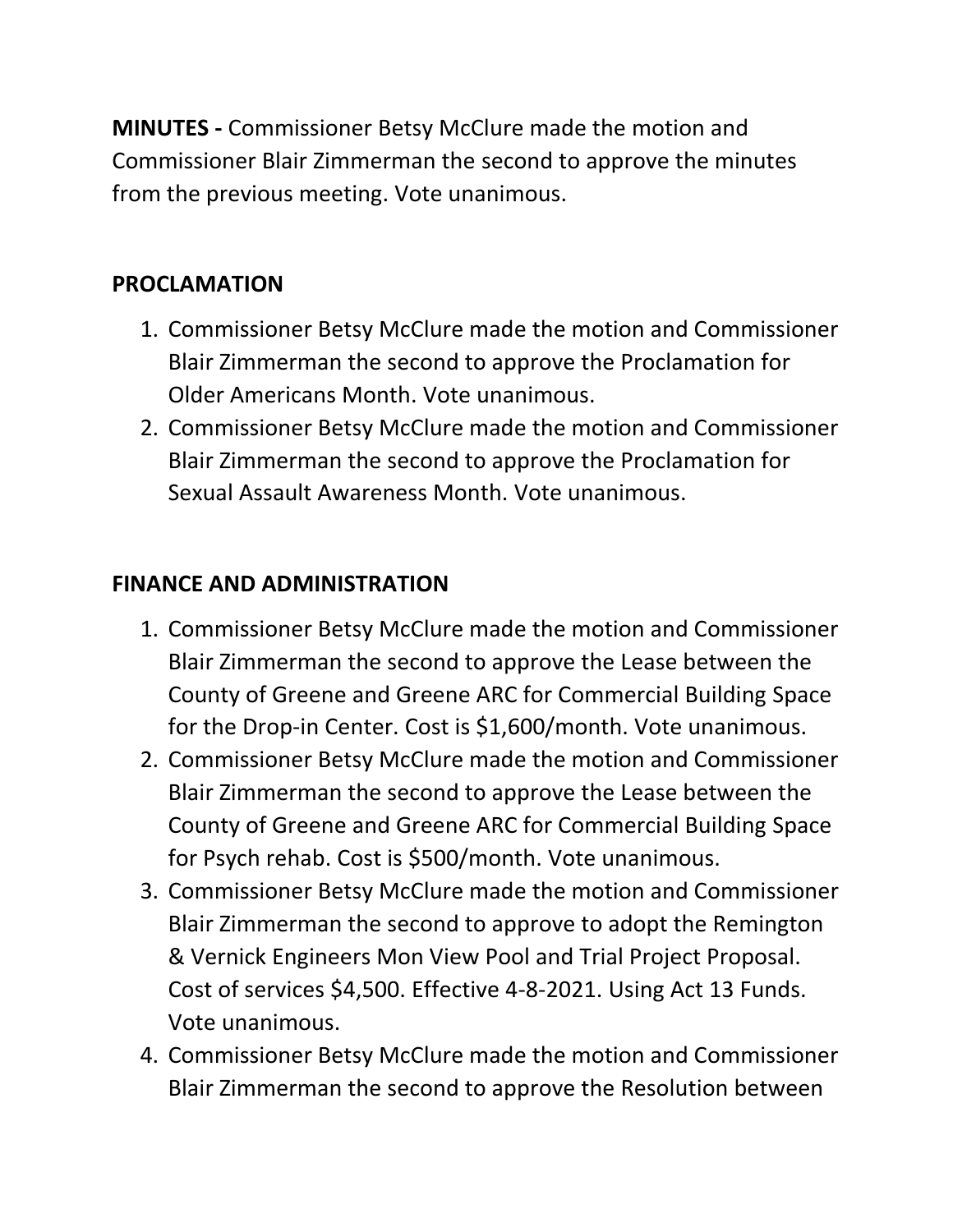the County of Greene and ABM Facility to perform an investment grade audit and the Master Development Agreement. Pending Solicitor approval. Vote unanimous.

### **CDBG**

- 1. Commissioner Betsy McClure made the motion and Commissioner Blair Zimmerman the second to approve the Environmental Consultant Services Agreement for AMO Environmental Decisions to assist with Environmental Review Records for the CDBG/HOME Program Vote unanimous.
- 2. Commissioner Betsy McClure made the motion and Commissioner Blair Zimmerman the second to approve an Amendment of Agreement for Southwestern Pennsylvania Legal Aid Service Fair Housing Law Center to reflect the lump sum as "per year"
- 3. Commissioner Betsy McClure made the motion and Commissioner Blair Zimmerman the second to approve the following (14) FASBA Award Agreements: Vote unanimous.

|    | a) AKT Fitness                       | \$50,000.00 |
|----|--------------------------------------|-------------|
|    | b) All Seasons                       | \$50,000.00 |
|    | c) Lisa Brown Agency (AllState)      | \$9,712.01  |
|    | d) Prompt Quality Painting           | \$26,383.00 |
|    | e) Valley View Farm Venue            | \$29,634.00 |
|    | f) Adam Lewis Trucking               | \$48,268.60 |
|    | g) Haar Beauty Boutique              | \$5,826.00  |
|    | h) McMillen Photography              | \$50,000.00 |
| i) | The Perfect Arrangement              | \$48,089.63 |
|    | 5 Kidz Kandy                         | \$14,412.20 |
|    | k) Vending Solutions                 | \$50,000.00 |
| I) | <b>FAST Center Firearms Training</b> | \$34,146.60 |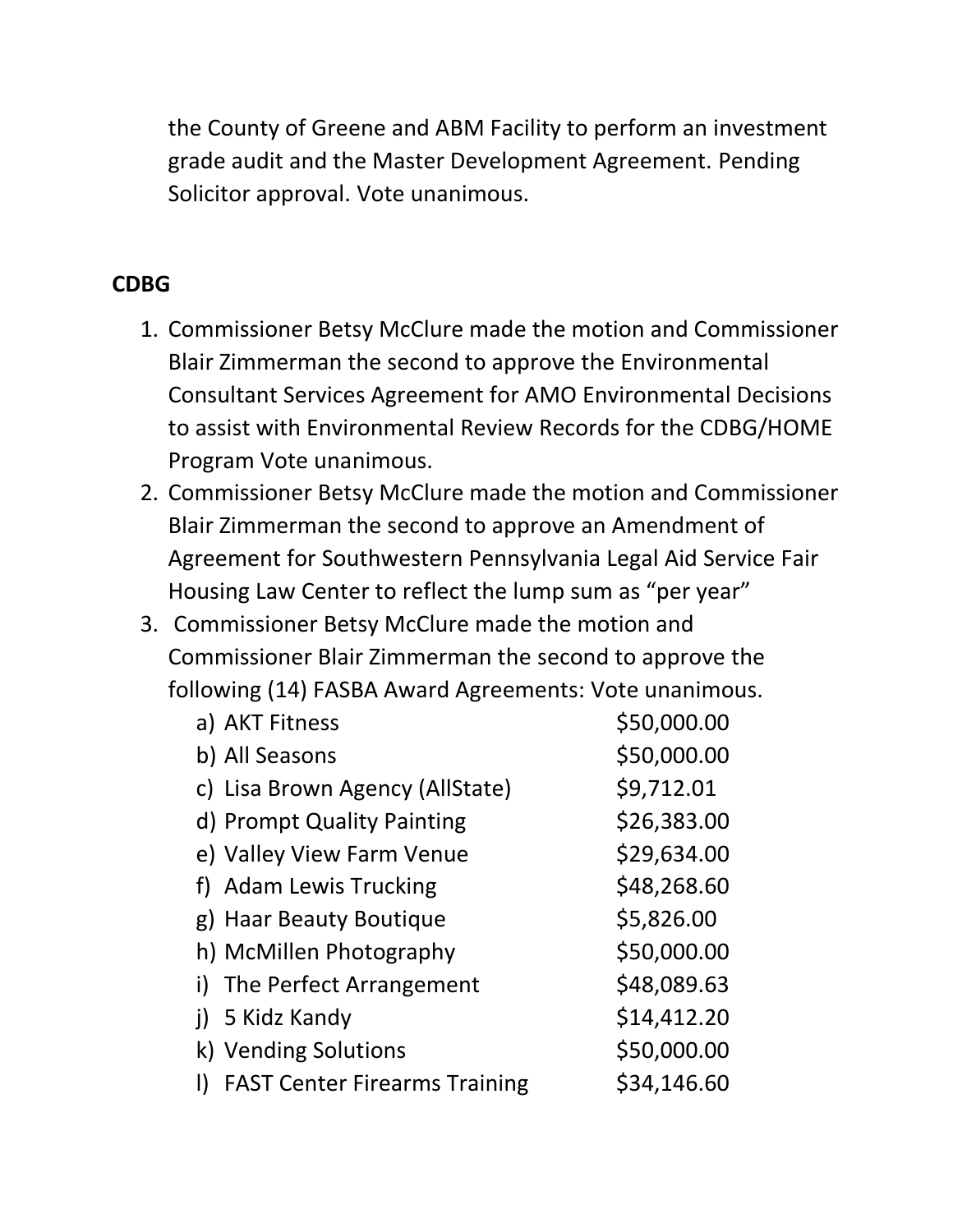- m)Randy Main General Contracting, LLC \$50,000.00 n) Wilson Quality Builders \$50,000.00
- 4. Commissioner Blair Zimmerman made the motion and Commissioner Mike Belding the second to approve the FASBA Award Agreement for Fabulous Face's by Kim Rohanna in the amount of \$12,286.60. Motion passed. Commissioner McClure abstained.
- 5. Commissioner Betsy McClure made the motion and Commissioner Mike Belding the second to approve the FASBA Award Agreement for BAP Industries in the amount of \$43,872.49. Motion passed. Commissioner Zimmerman abstained.

## **HUMAN SERVICES**

1. Commissioner Betsy McClure made the motion and Commissioner Blair Zimmerman the second to approve the Memorandum of Understanding with McKean County Redevelopment & Housing Authority for the Home4Good initiative of \$5,400, these funds are available 2/8/21 – 9/4/21 and to be used for individuals that are at eminent risk of homelessness. Vote unanimous.

## **IDA**

1. Commissioner Betsy McClure made the motion and Commissioner Blair Zimmerman the second to approve to the (9) following recipients and amounts for the COVID-19 Hospitality Recovery Program (CHIRP) Grant: Vote unanimous.

| a) Vansh Inc, 100 Comfort Lane        | \$50,000 |
|---------------------------------------|----------|
| b) Nikita Lodging 2 LLC/Holiday Motel | \$5,000  |
| c) Back Bay Catering                  | \$50,000 |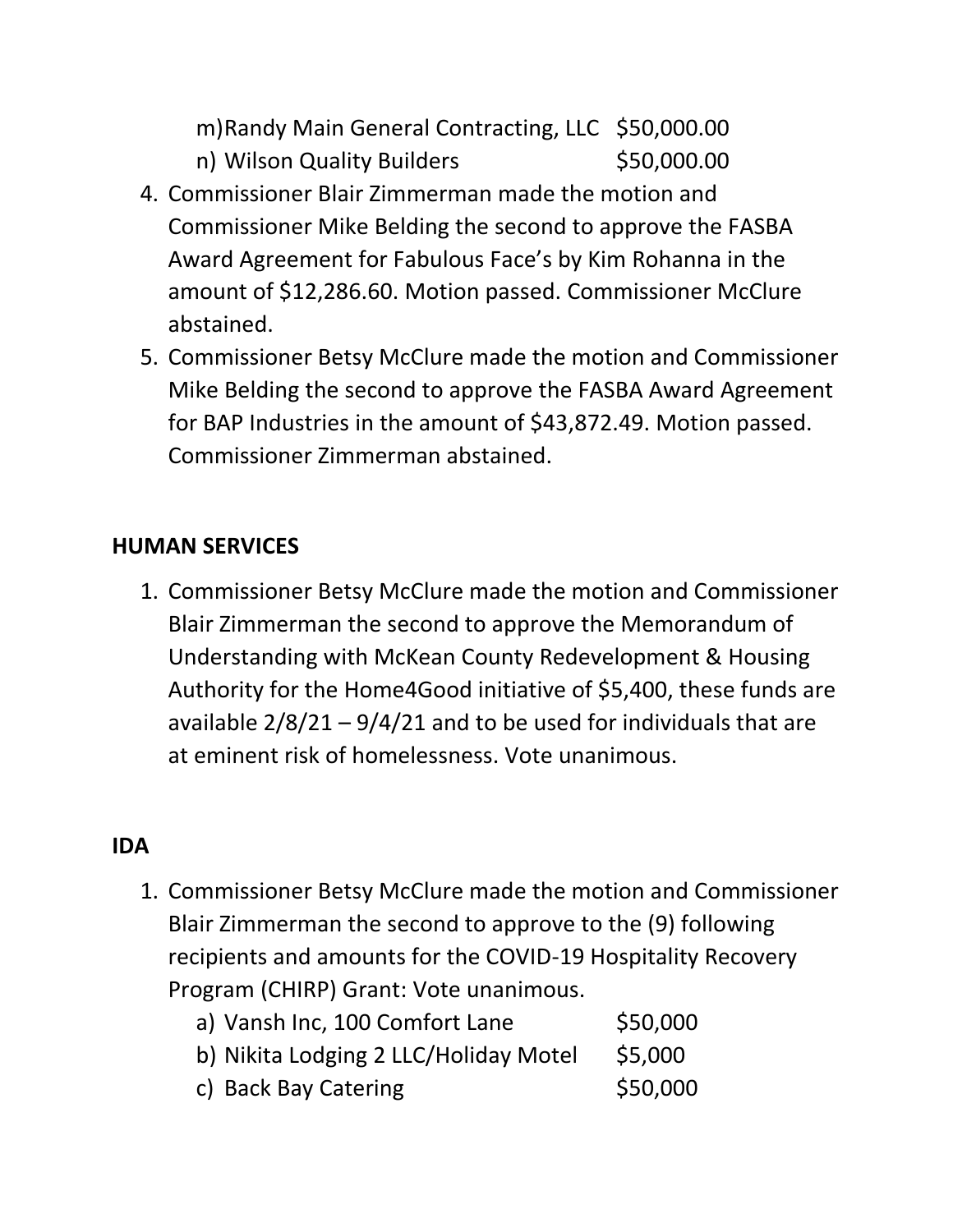| d) The Ice Plant           | \$50,000 |
|----------------------------|----------|
| e) O'Reilly's Pub          | \$50,000 |
| f) Nikita Lodging          | \$5,000  |
| g) Caputo's Dry Tavern Inn | \$50,000 |
| h) Old Station Bar & Grill | \$50,000 |
| i) Airport Restaurant      | \$50,000 |

- 2. Commissioner Betsy McClure made the motion and Commissioner Blair Zimmerman the second to approve the Strategic Impact Program (SIP) repayment process to allow the Industrial Development Authority (IDA) to collect principal and interest for those loans that are determined noncompliant. Vote unanimous.
- 3. Commissioner Betsy McClure made the motion and Commissioner Blair Zimmerman the second to approve approval for the Industrial Development Authority (IDA) to retain the interest collected from the Strategic Impact Program (SIP) and the principal to be transferred annually to the County of Greene. Vote unanimous.

### **MENTAL HEALTH AND INTELLECTUAL DISABILITIES**

**1.** Commissioner Betsy McClure made the motion and Commissioner Blair Zimmerman the second to approve a contract with Susquehanna Software, Inc. for Behavioral Health software initial cost of \$32,000 and annual cost of \$5,500 for maintenance and upgrades. Vote unanimous.

## **PROBATION**

1. Commissioner Betsy McClure made the motion and Commissioner Blair Zimmerman the second to approve to accept the 2021-22 PCCD CIP Grant. Vote unanimous.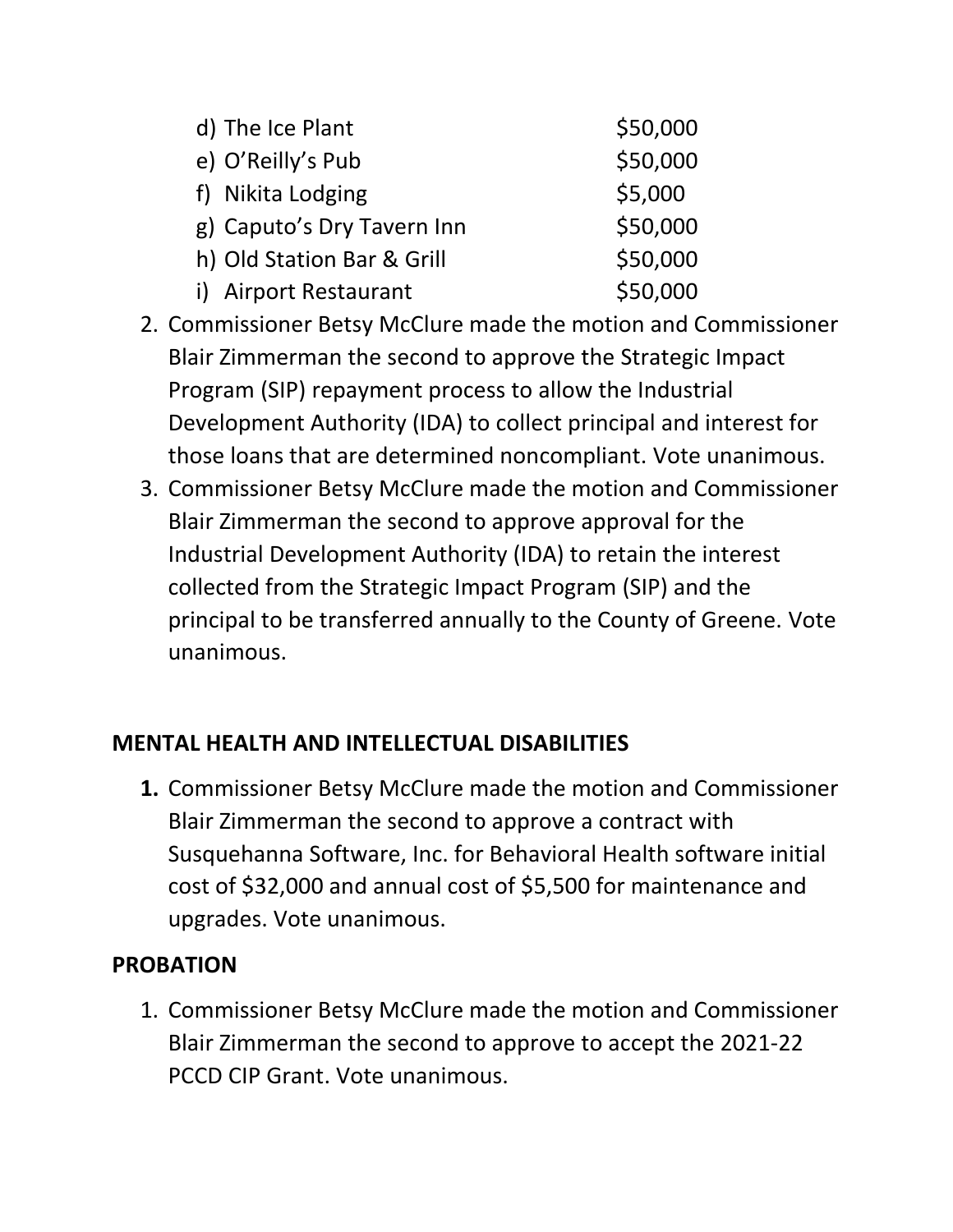- 2. Commissioner Betsy McClure made the motion and Commissioner Blair Zimmerman the second to approve the 2020-21 PCCD CIP Grant Project Modification. Vote unanimous.
- 3. Commissioner Betsy McClure made the motion and Commissioner Blair Zimmerman the second to approve the Greene County State Offender Supervision Fund Agreement for FY 2020-21 Renewal. Effective 4-9-2021. Vote unanimous.
- 4. Commissioner Betsy McClure made the motion and Commissioner Blair Zimmerman the second to approve to submit the application for Greene County Probation/Parole Grant in Aid for FY 2020-21. Effective 4-9-2021. Vote unanimous.

### **SHERIFF**

1. Commissioner Betsy McClure made the motion and Commissioner Blair Zimmerman the second to approve a User License Agreement for Online Weapons Permit Application between the Greene County Sheriff's Office and Permitium, LLC. Vote unanimous.

## **VETERANS AFFAIRS**

1. Commissioner Betsy McClure made the motion and Commissioner Blair Zimmerman the second to approve an agreement for the care and maintenance of 6 graves in the Bald Hill Cemetery at \$3.00 per grave located in Dunkard Township amounting to \$18.00 dollars. Vote unanimous.